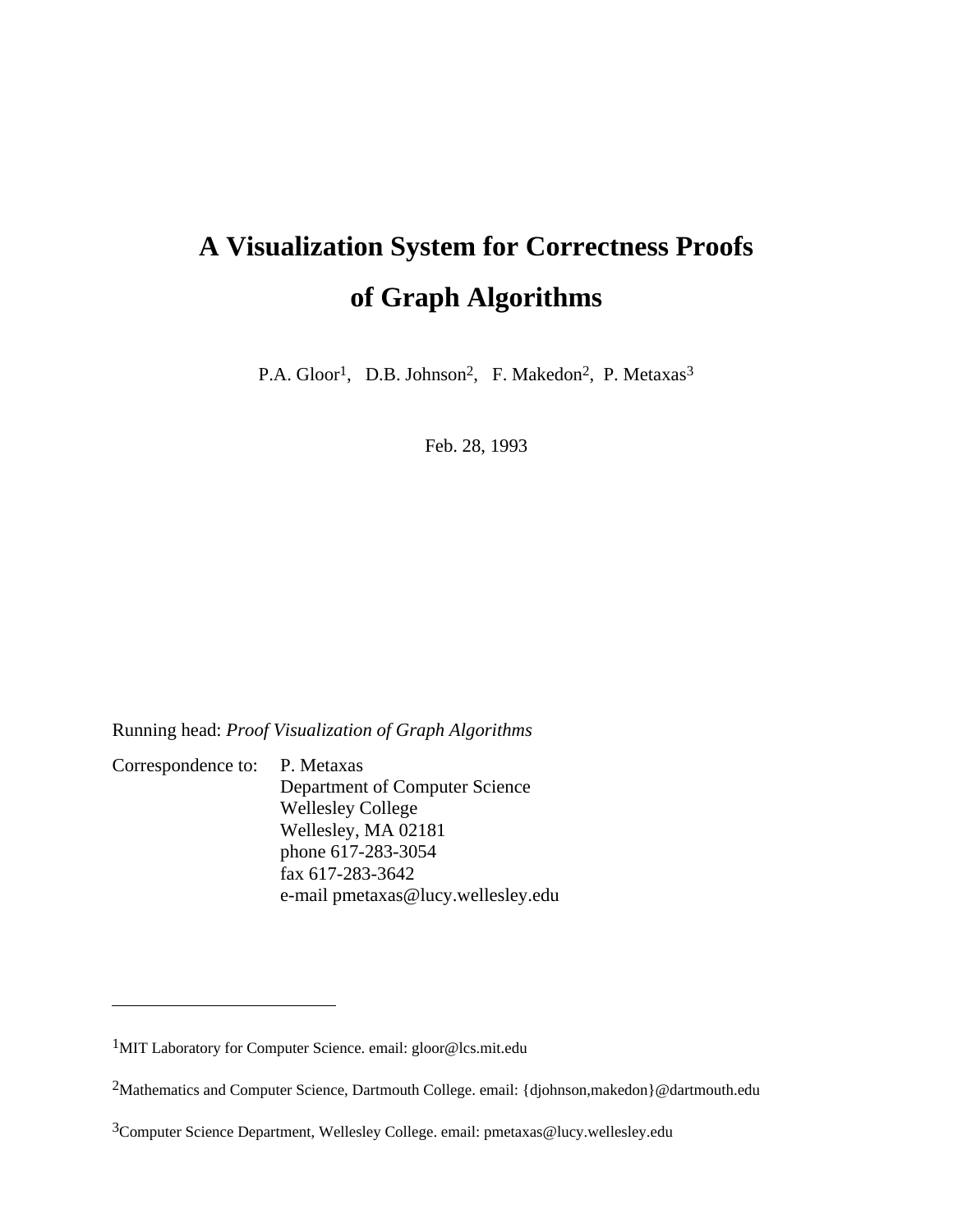#### **Abstract**

In this paper we describe a system for visualizing correctness proofs of graph algorithms. The system has been demonstrated for a greedy algorithm, Prim's algorithm for finding a minimum spanning tree of an undirected, weighted graph. We believe that our system is particularly appropriate for greedy algorithms, though much of what we discuss can guide visualization of proofs in other contexts. While an example is not a proof, our system provides concrete examples to illustrate the operation of the algorithm. These examples can be referred to by the user interactively and alternatively with the visualization of the proof where the general case is portrayed abstractly.

#### **1. INTRODUCTION**

We address the problem of visualizing proofs of graph algorithms. In particular we look at correctness proofs of certain greedy graph algorithms. To the best of our knowledge, no previous work on visualizing proofs appears in the literature, despite the considerable body of research in algorithm and scientific visualization, and the significance of understanding an algorithm's proof of correctness.

Visualizing the proof of an algorithm is different from visualizing the algorithm itself, as is done by various systems (Baecker, 1969; Brown and Sedgewick, 1985; Brown, 1988; Duisberg, 1986; Gloor, 1992; Helttula et al., 1989; Stasko, 1990). An algorithm visualization system is composed of an integrated set of multimedia tools (such as graphics, animation, text, video, code, etc.) which simulate how the algorithm works using abstractions of the data, operations, and semantics of the program behind the algorithm. Algorithm visualization may involve program views that have no direct correspondence to the program's data or execution. Visualization of a proof is an algorithm visualization system which goes one step further: it can be composed of an algorithm visualization system plus a proof-dialog which extracts in a temporal fashion and with visual means the correctness of the algorithm. The main problem of all these systems is how to simplify the production of the algorithm visualization. In this paper we provide an easy to produce framework that defines three primary components for such a system: the definition of the abstract operations necessary for a proof of correctness visualization, the design of operations for the proof process or dialog and the correspondence between the proof visualization and the algorithm visualization.

The correctness proofs we consider are at the level that such proofs are customarily done in a classroom and thus should not be confused with *program verification*. The latter usually refers to a formal proof that examines the actual code implementing some algorithm in a step-like fashion and shows that the program actually achieves the goal. Our endeavor is to illustrate *why* the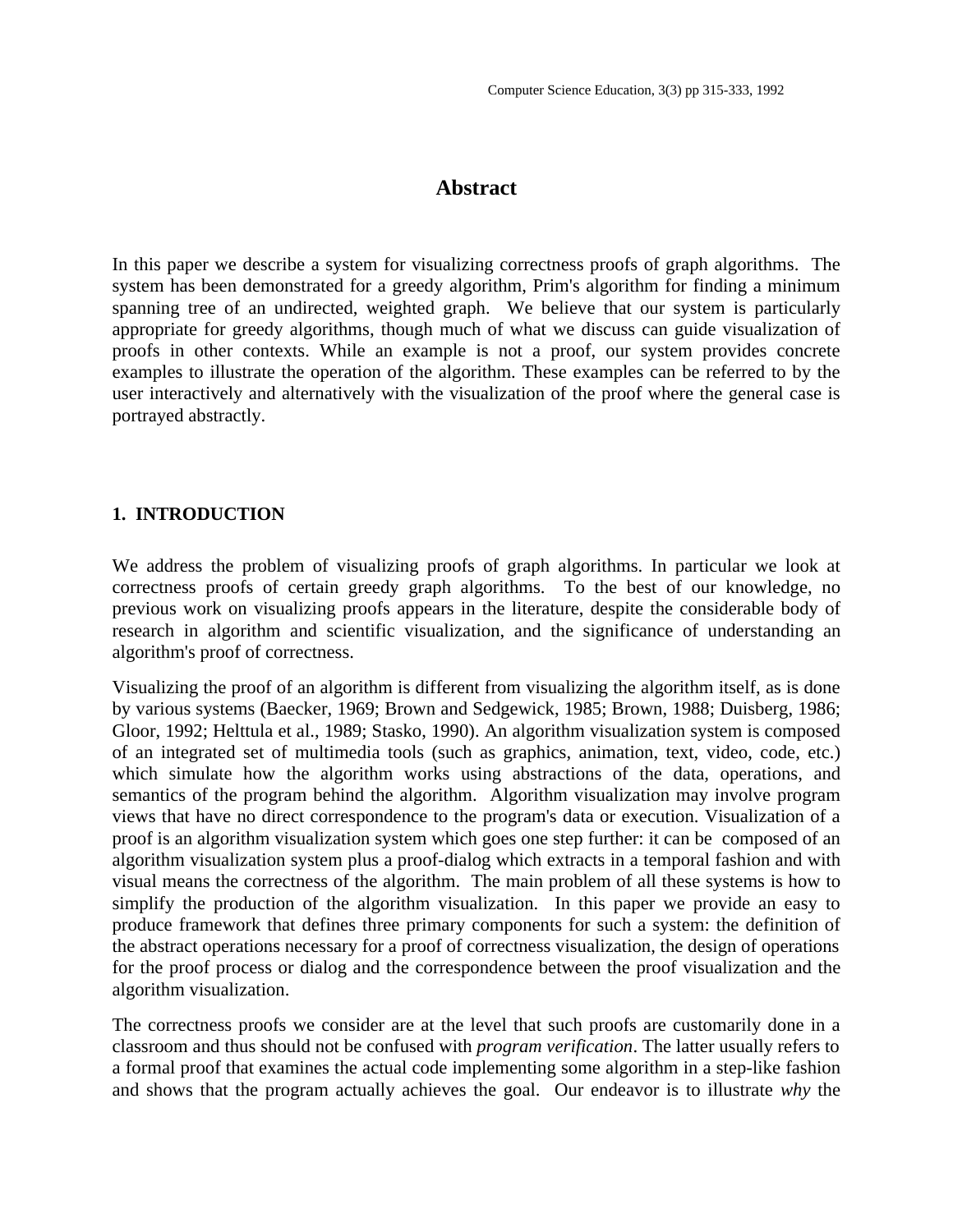algorithm works; an interactive system that deals with the algorithm at a high level and with the fundamental ideas underlying the algorithm.

There is yet another class of proofs that we will not address in this paper, though our work may have application to this class. This class includes the complexity proofs, i.e. proofs of the worstcase running time claimed by some algorithm.

The lack of previous work in this area is partly due to the fact that proofs often involve hypothetical and abstract objects created for the purpose of the proof. Such objects are difficult to visualize. We make use of the fact that there is a question-answer process that goes on when one reads or is told a proof. We call this process the *proof-dialog.* During the proof-dialog, the reader/listener seeks answers from the text or the speaker on several questions in order to become persuaded of the proof's correctness. These questions mainly attempt to find counterexamples in the arguments presented. It is this proof process that we try to simulate with visualization.

The proof-dialog operates on two levels, those of concrete and abstract objects. Our database consists, correspondingly, of two kinds of objects. Concrete graph objects such as vertices, edges, adjacency matrices and linked lists that represent the primitives and the data structures implementing them, and abstract objects that, for example, are hypothetical or of indefinite size or structure. Concrete objects are shown explicitly. Abstract objects must of necessity have a symbolic representation.

## **2. SYSTEM OVERVIEW**

We describe a system capable of visualizing correctness proofs for graph algorithms. In this section we present the components of such a system and in section 4 we go through a detailed example that will clarify our description.

We have done our prototype implementation in HyperCard on a Macintosh. The proof visualization system is composed of:

- 1. abstract graph objects, for example graphs, subgraphs and paths that are hypothetical, of indefinite size or structure.
- 2. concrete graph objects, such as vertices and edges of a given graph.
- 3. descriptions of theorems to be proven and invariants examined for validity during the proof.
- 4. dynamic help mode based on hypertext that provides updatable information about the objects appearing on the screen.
- 5. the proof-dialog description.

In the description below we will distinguish between the *user* and the *programmer*. The first term refers to the person that uses the system in order to get a better understanding of the proof,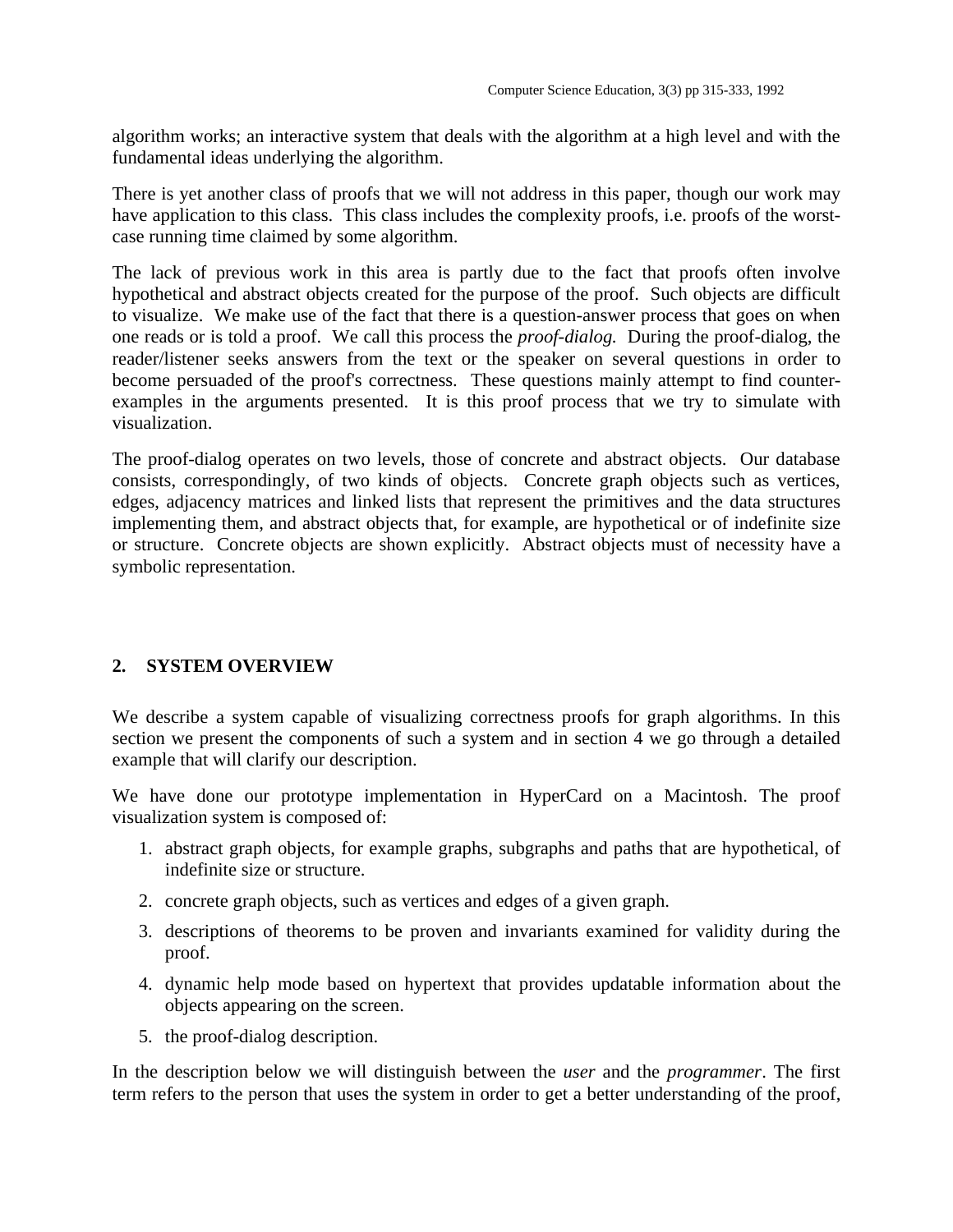while the second term refers to the programmer who will use the system to compose a new proof visualization.

Though our system could be stand-alone, we suggest that it be used in conjunction with the following parts: (a) a proof orientation (introduction) describing the problem and the algorithm through pseudocode that explains the important steps, and (b) an integrated animation of the algorithm. The term "integrated" refers to an animation that operates on the same pseudocode and uses the same concrete objects as the proof system. Users are urged to examine and understand the animation first, so they have some intuition of *how* the algorithm works. As we mentioned, the aim of the proof system is to show *why* the proof works.

A typical session is composed of the following steps: In the beginning users go through the introduction and the interactive visualization of the algorithm. When they are familiar with the algorithm and the *pseudocode* that implements the algorithm, they are told the *theorem* along with a set of *invariants* that should be satisfied during the run of the algorithm. Special attention must be paid in choosing these three components, in order to satisfy the following objective: When presented to the users it must be clear that, if the invariants are satisfied during the run of the algorithm, then the theorem is true.

Users are then guided through the proof step-by-step. The proof visualization is controlled by the proof-dialog in the following form: A sequence of statements is presented to the users and they can either accept them or ask for more explanation of any of these statements. In the latter case, the system gives further explanation. Moreover, users can at any time jump back into the algorithm animation and examine more examples to improve the understanding of the algorithm, before resuming the proof session. The session ends when a complete set of statements has been presented and has been understood by the users. Of course, users can go through the proof-dialog as many times as they wish. They also have the option of stepping backwards to take a closer look at some concepts presented earlier.

The programmer who uses the system has to provide the following things:

- 1. The introduction part, in which the definition of the problem, its significance and other similar information appears.
- 2. An animation of the algorithm that solves the problem. (As our prototype system has been implemented in HyperCard, the animation ideally should be implemented in HyperCard, too. But with enough technical knowledge it is possible to integrate animation in any format into our system using digitized video.)
- 3. The proof-dialog in terms of a text file having a special format.
- 4. The animation of the basis and inductive proof steps.
- 6. A help file that contains information about the objects.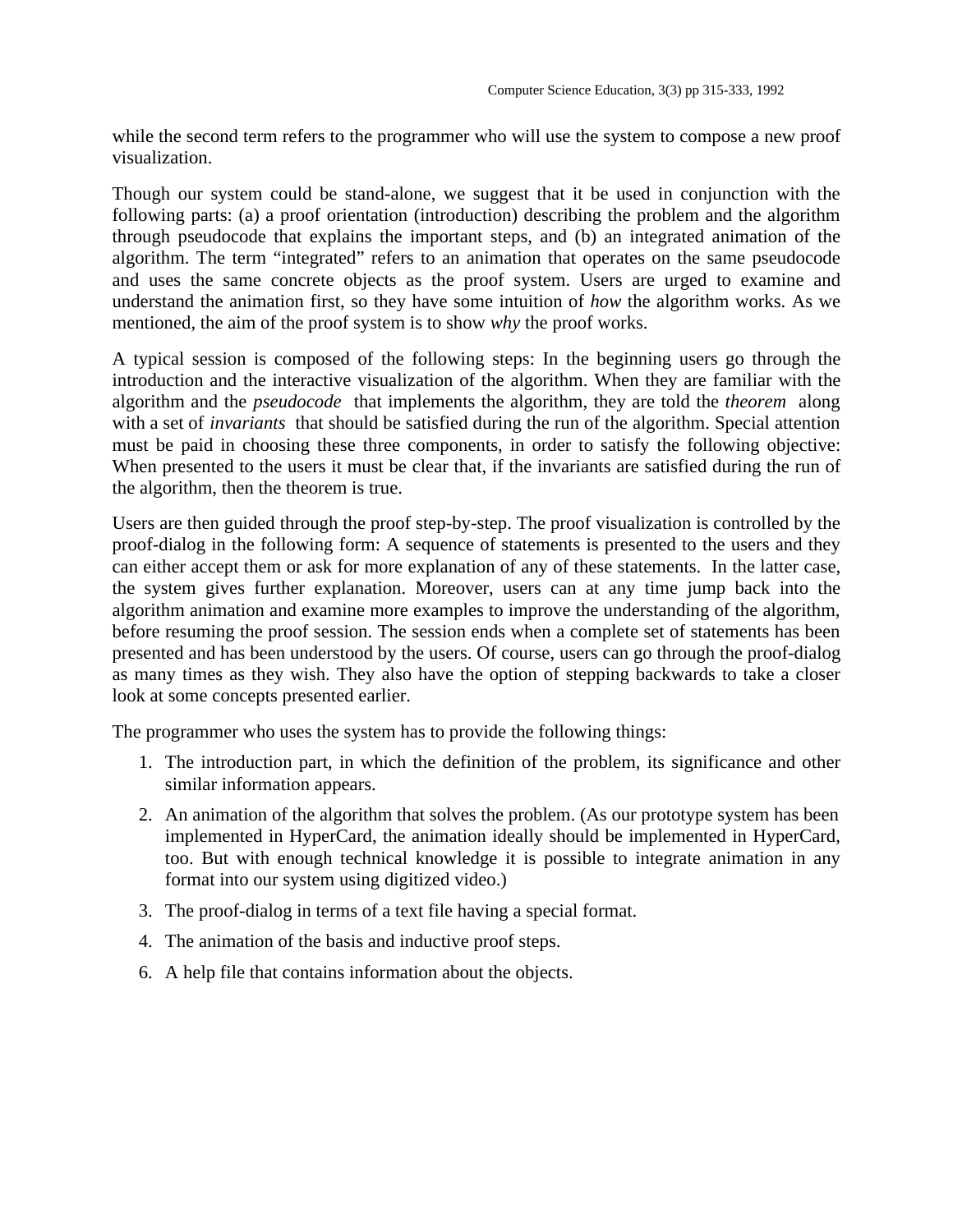# **3. EDUCATIONAL ASPECTS**

To present complex concepts, we are using a three-step process called *master teaching* that has already been applied successfully in other educational multimedia projects (Dartmouth Interactive Media Lab). The three steps are defined as follows:

1. Master Teaching:

In the first step a teacher who is a master in teaching as well as a master in the methods he teaches, presents the subject to the students. Ideally, this is done interactively by the human teacher. Unfortunately, master teachers are a scarce resource, and it is desirable to replace or augment the master teacher. In the simplest case this is done by a text provided by the master teacher, but with today's multimedia capabilities this can be done much more effectively by including video segments showing the master teacher teaching.

2. Experiential Learning:

The second step includes practicing the concepts taught by the master teacher. "Learning by doing" is still one of the most effective ways to understand new ideas. The learning effect can be improved if the new ideas are presented, and can be practiced, in different ways.

3. Reflective Learning:

The third step provides for an in depth understanding of the taught and practiced concepts. By combining their own experiences with the methods taught by the master teacher, students build their own mental model of the concepts.

This three-step-learning process can easily be adapted for the multimedia enhanced teaching of computer science algorithms. It is particularly well suited for teaching proofs of theorems. Fig. 1 contains the overview map of an animated learning environment for Prim's algorithm for finding a Minimum Cost Spanning Tree (MST) (Prim, 1957).

Fig. 1 shows the three main parts of our learning environment. These correspond directly to the three steps of master teaching. The "introduction" part explains the basic concepts as they would be explained by the master teacher. The "algorithm" part contains an interactive animation environment corresponding to the "experiential learning" chapter in the master teaching method. Fig. 2 shows a particular instance of the animation of Prim's algorithm.

The interactive environment in Fig. 2 allows the student to experiment with Prim's algorithm, while the animation is running synchronously with different pseudo code representations. This visual-with-code representation of the algorithm allows an intuitive and, ideally, thorough understanding of the algorithm which, in turn, leads to a better understanding of how the proof works. The presentation of the proof corresponds to the third "reflective learning" step in the master teaching method. In this step the student is expected to understand the proof based on an understanding of the algorithm gained in the previous two steps.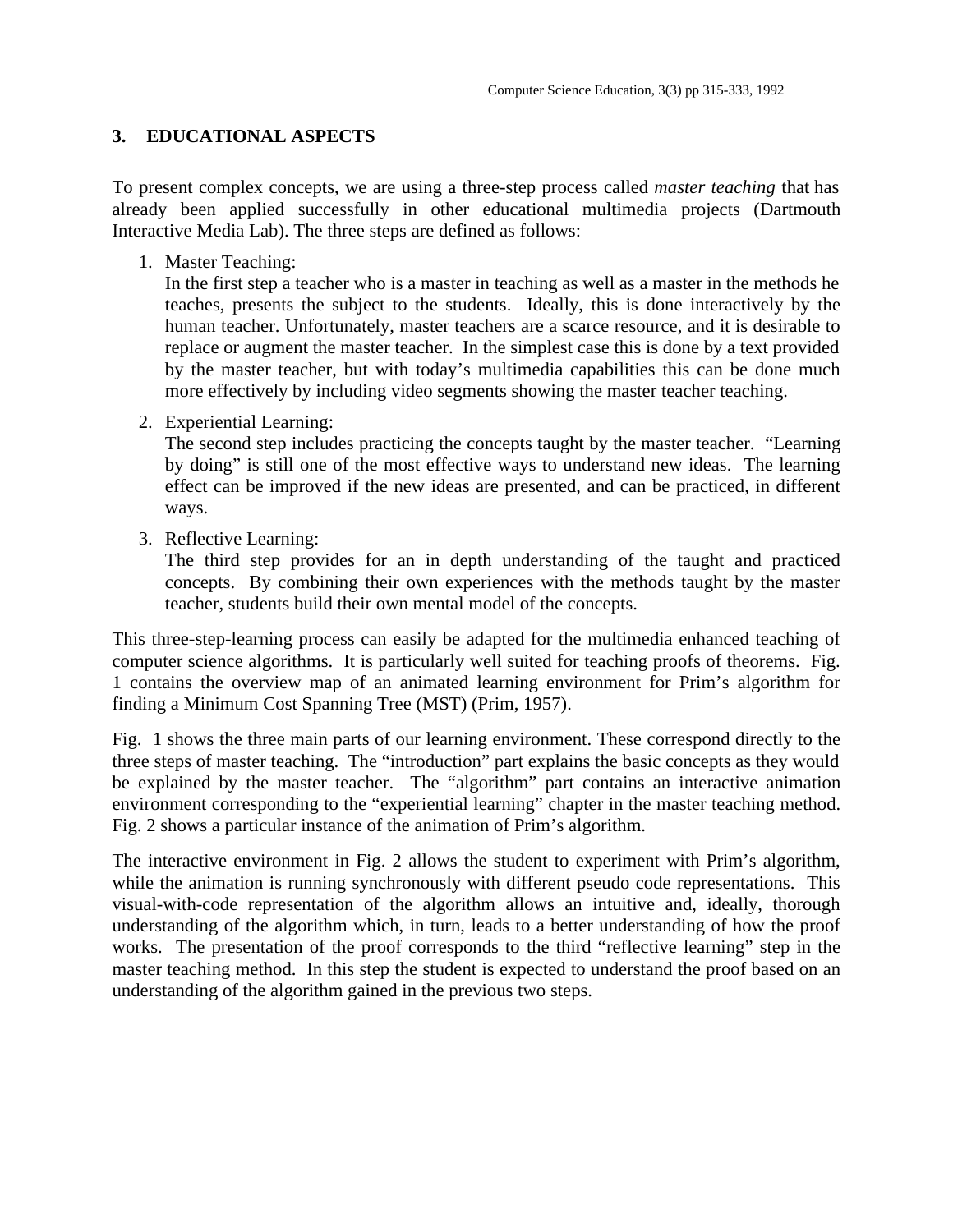## **4. CORRECTNESS PROOF FOR PRIM'S MINIMUM SPANNING TREE ALGORITHM.**

In this section we go over an example that will better illustrate our approach. The algorithm we want to visualize is the well-known Prim's MST algorithm (Prim, 1957) (also known as the *snowball* algorithm). This algorithm computes, for any given weighted undirected connected graph G, a spanning tree whose sum of edge weights is minimum over all spanning trees. There are several ways to go about proving this algorithm; we choose one that we find appropriate for visualization. We adopt an approach similar to the one described by Tarjan (Tarjan, 1983).

Let us define a *blue tree*  $T=(V_T, E_T)$  on node set  $V_T$  and edge set  $E_T$  to be an MST on  $V_T$ . A trivial blue tree is one that contains a single vertex and no edges. The objective of the algorithm is to divide up the set of edges E of the graph into two sets; a set of *blue edges* (accepted by the algorithm) that are contained in an MST, and a set of *red edges* that are not part of any MST. A *cut* is a set of edges whose removal disconnects the given graph G.

Prim's algorithm starts off with a trivial blue tree and computes an MST by applying the following rule repeatedly:

**Blue rule:** *Select a cut where every edge has exactly one endpoint in the blue tree. Among the edges of the cut, select one with minimum cost and color it blue.*

Now, Prim's algorithm can be stated as follows:

Given a connected graph G=(V,E) on |V|=n vertices and |E|=m edges, find a MST T' = (V,  $E_T$ ') by starting from some arbitrary vertex s and repeating the following inductive step n-1 times:

Let T=( $V_T$ ,  $E_T$ ) be a blue tree containing s. Select the minimum-cost uncolored edge (v,w) incident to T, and color it blue. Augment T by edge (v,w).

In light of the previous discussion, the appropriate invariant is the following:

**Invariant:** At the beginning of each step,  $(V_T, E_T)$  is a blue tree on the subgraph of the given graph G induced by  $V_T$ .

It is now straightforward to see, that if we show that the invariant holds in the beginning of every step of the algorithm, and T grows at each step, then we have proven the following:

**Theorem:** Prim's algorithm terminates and correctly computes a MST T' of G.

The proof-dialog proceeds by presenting a sequence of statements that will eventually lead to a complete proof of the theorem.

The user can challenge the validity of these statements at any point and ask for additional explanation.The proof-dialog proceeds as follows. After presenting the theorem, the step invariant, and the pseudocode, the system presents the first statement:

Statement 1. *Examine the theorem and the invariant. If we show that (a) the algorithm terminates and (b) the invariant is satisfied at every step, then the theorem is true.*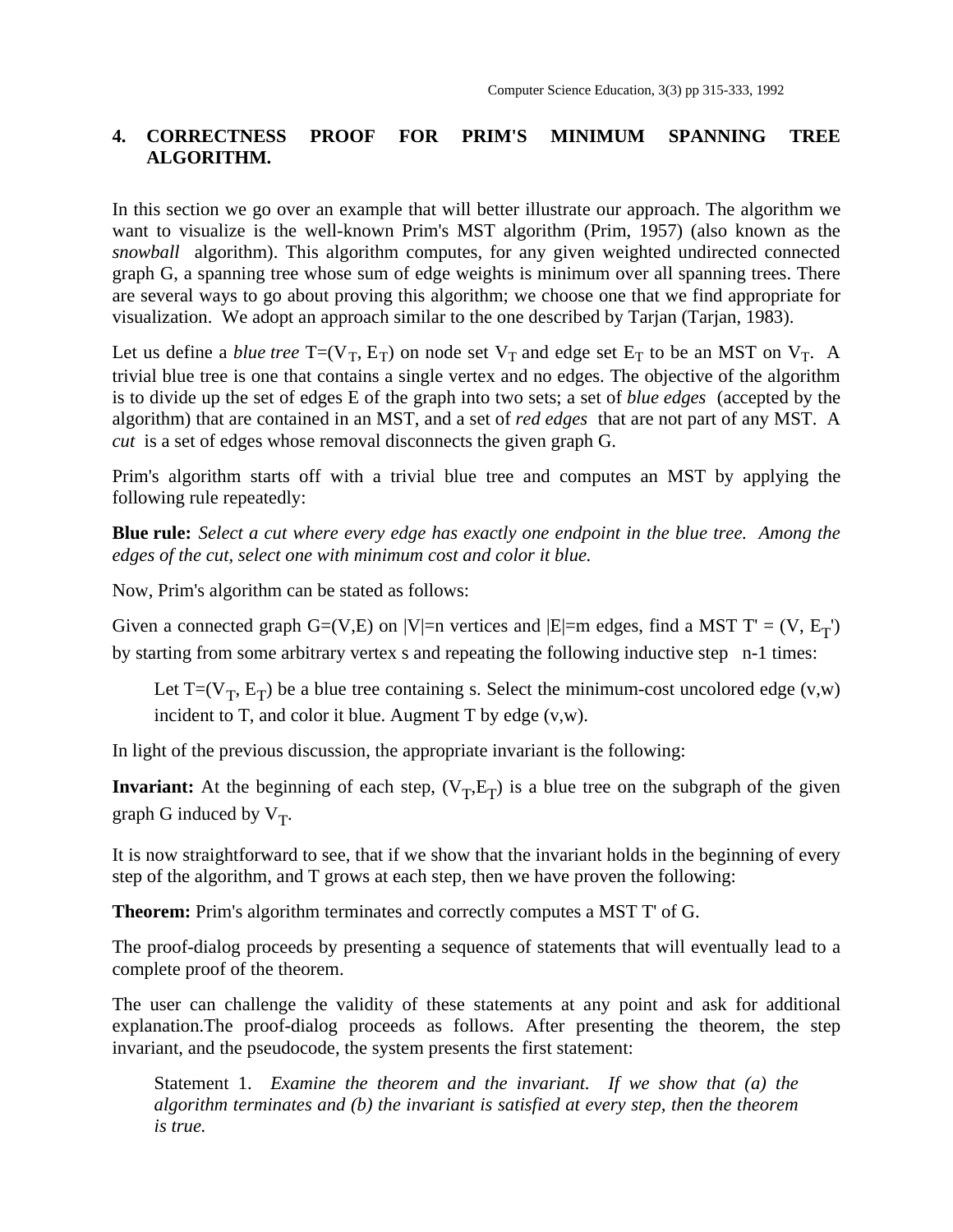At this point, the program prompts for the user's opinion on this statement. The user can either agree on the validity of this statement by clicking on the "next proof step" button appearing on the screen or ask for more explanation by clicking on the "explain this step" button. In the second case the dialog provides the following explanation:

(explanation of a.) *To see that the algorithm terminates, observe that the induction step (step 2) of the algorithm adds one vertex per iteration. Therefore, starting with one vertex, it terminates after n-1 steps.*

(explanation of b.) *If the invariant is satisfied on every step, then it is satisfied on the last step as well, i.e., in the step that T' spans the vertices of G. Since T' is a blue tree, i.e. a MST of the whole graph, then the theorem holds true.*

When the user agrees on the validity of the statement, the proof-dialog presents the next statements:

Statement 2. *We will prove the theorem by induction on the number of steps required.*

Statement 3. *The invariant holds when T = {s}.*

The sequence of statements and explanations has been specified by the programmer in the proofdialog document. In our example the proof-dialog document is as follows:

1. Examine the theorem and the invariant. If we show that (a) the algorithm terminates and (b) the invariant is satisfied at every step, then the theorem is true.

1.1 (explanation of a.)To see that the algorithm terminates, observe that the induction step (step 2) of the algorithm adds one vertex per iteration. Therefore, starting with one vertex, it terminates after n-1 steps.

(explanation of b.) If the invariant is satisfied on every step, then it is satisfied on the last step as well, i.e., in the step that T' spans the vertices of G. Since T' is a blue tree, i.e. a MST of the whole graph, then the theorem holds true.

2. We will prove the theorem by induction on the number of steps required.

3. The invariant holds true for  $T = \{s\}.$ 

3.1 The MST of a graph containing one vertex s and no edges is just that vertex.

4. Assumption hypothesis:

assume the invariant holds at the k-th step and let's assume that the invariant is violated for the first time in the  $(k+1)$ st step with the incorporation of the cut-edge  $(v,w)$  and vertex w into the blue tree T.

5. There are two possible cases:

5a. There exists a blue tree T' on  $V_T$  {w} with <u>exactly one</u> edge (x,w) incident on w. (Note that x is in  $V_T$ .)

5b. Every blue tree on  $V_T$  {w} has <u>two (or more)</u> edges incident on w.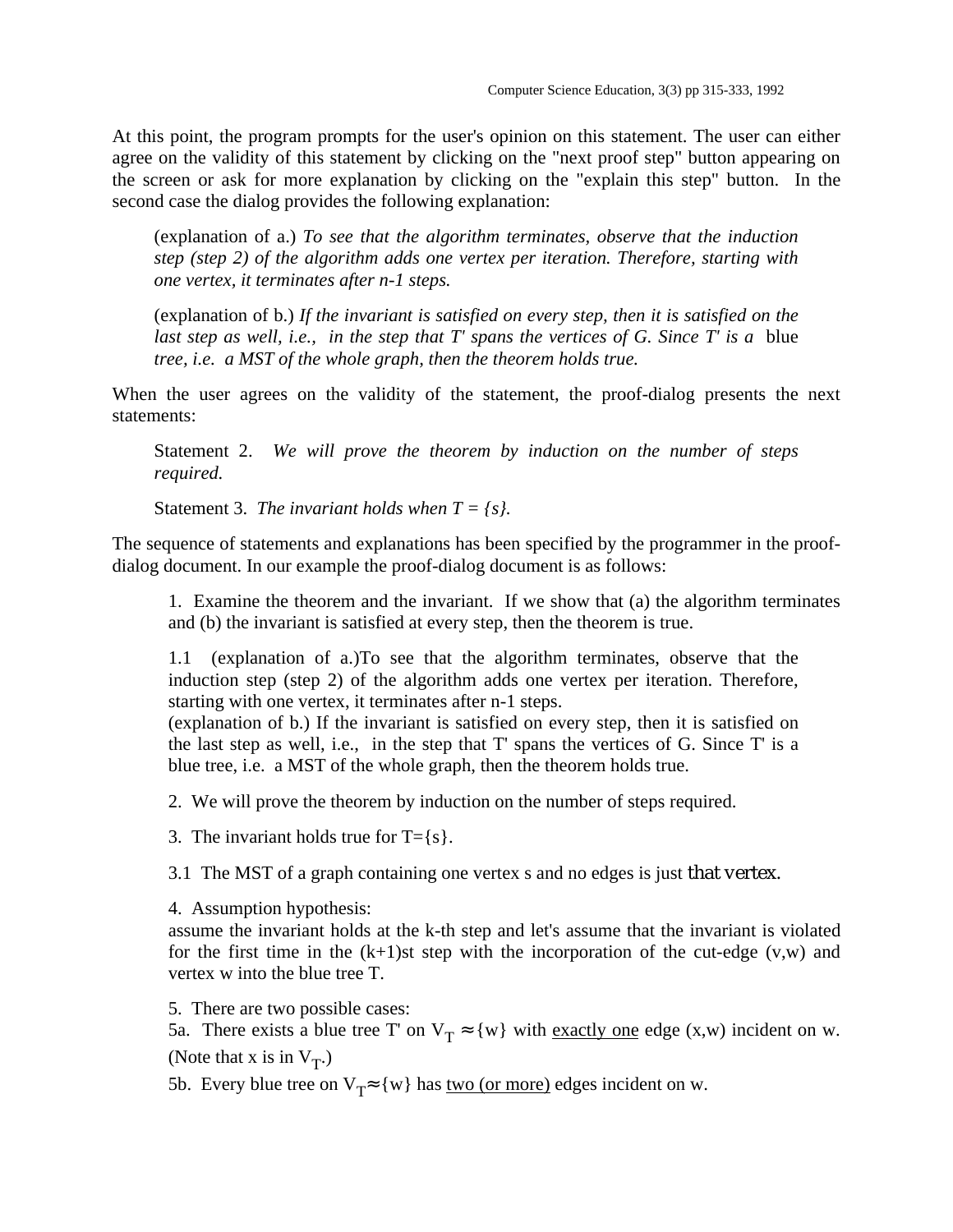6. (explanation of 5a) By the invariant at step k,  $cost(T-(x, w)) = cost(T)$ . By the algorithm,  $cost(v,w)$  cost(x,w), since x is in  $V_T$ . This implies cost(T (v,w)) cost(T'), a contradiction.

7. (explanation of 5b) Let the two edges incident on w be  $(x, w)$  and  $(y, w)$ , where x and y are in  $V_T$ . Now consider the subgraph  $H = T$  (x,w) (y,w). H will have exactly one cycle C, and C will contain edges  $(x,w)$  and  $(y,w)$ .

8. (explanation of 5b) If no edge in C is more costly than one of  $(x, w)$  and  $(y, w)$ , then one of  $(x, w)$  and  $(y, w)$  can be deleted from H to give an MST with only one edge incident on w. But this contradicts the assumption of case 5b.

9. (explanation of 5b) So, without loss of generality, assume that x was admitted to the blue tree before y, and let  $(u,y)$  be in C. Since both  $(x,w)$  and  $(y,w)$  are less costly than  $(u,y)$ , edges  $(x,w)$  and  $(y,w)$  would have to have been brought into the blue tree before edge (u,y) was a least costly cut-edge. But this did not happen, so the assumption of 5b is false.

10. Since neither case 5a nor 5b can happen, T {v,w} is a MST.

Basically, our proof visualization system demands two input sets:

• an animation of the graph:

This animation can be used as a repository for the concrete and abstract proof objects. In addition the animation also contains an educationally suitable pseudocode description of the algorithm that is employed in the theorem.

- a text file containing the basis for the proof-dialog. This text file contains:
	- theorem
	- set of invariants
	- set of expandable statements

Obviously the set of expandable statements represents the core of our animation system. That means that our system still is based on a textual description of the text. But the usefulness of the text alone gets vastly expanded by adding hypertext links on a micro level (Gloor, 1991). The hypertext links allow direct access to any points where the teacher thinks that a student might have difficulties in understanding, but they do not interrupt the flow of the proof because the student is not forced to follow the links.

For a sequence of screen dumps showing how the proof visualization works, see the Appendix.

## **5. CONCLUSIONS**

We have presented a system for visualization of correctness proofs for greedy graph algorithms. There is considerable research activity in the field of algorithm animation, but so far nobody has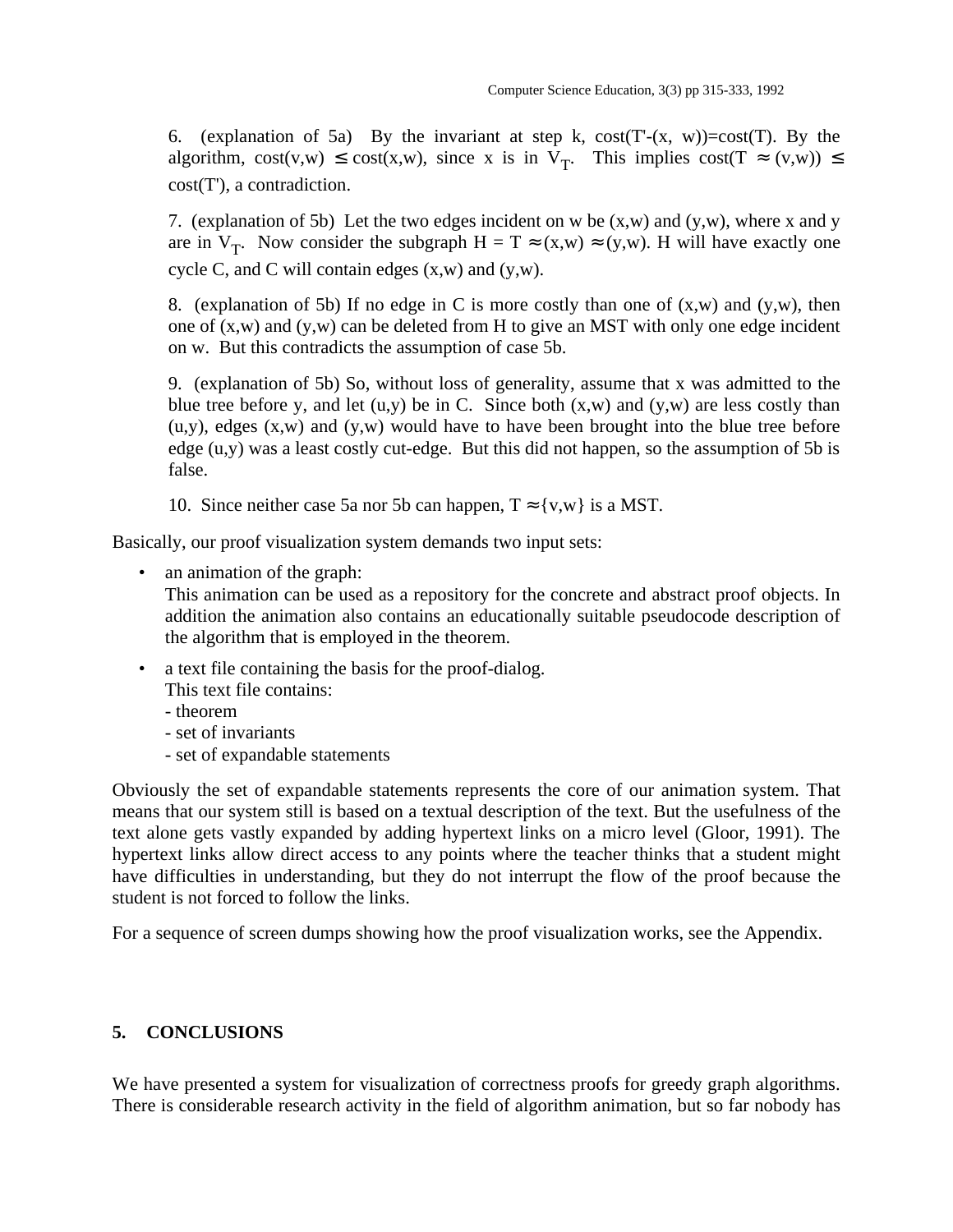ever tried to combine hypertext concepts with algorithm animation to visualize a correctness proof of an algorithm. The following points summarize our experience:

- The method for animating proofs is basically a guided walkthrough of slides to be shown one after the other.
- Emphasis is on the hypertext aspect of the system because access to additional information can be given at the location where it is actually needed.
- The animation for the proof is based on an animation of the algorithm to be presented before the proof. Although it is rather simple, it vastly improves the student's understanding of the complex subject matter.
- Color is very useful for emphasizing the actual/important point of a slide.

Obviously the above listed points can be used to visualize any proof, not only induction based correctness proofs of greedy algorithms. Because graph algorithms are particularly well suited for animation, the integration of the algorithm animation into the visualization of the correctness proof is especially straightforward. This is the first time such a system is introduced, but we hope that it will stimulate research in the area and influence the generation of more systems for proof visualization.

**Acknowledgements.** The authors would like to thank the anonymous referees for the careful reading of an earlier draft of the paper and their constructive suggestions.

#### **REFERENCES**

1. Baecker, R. M. Picture driven animation. In *Spring-Joint Computer Conference 34*, AFIPS Press, 1969, 273-288.

2. Brown, M. H., and Sedgewick, R. Techniques for algorithm animation. *IEEE Software 2*, (January 1985), 28-39.

3. Brown, M. H. Exploring Algorithms using BALSA-II. *IEEE Computer 21,* 5 (May 1988), 14- 36.

4. Duisberg, R. A. Animated graphical interfaces using temporal constraints. In *Proceedings of the ACM SIGCHI '86 Conf. on Human Factors in Computing* Systems, (Boston, MA, April), ACM, New York, 1986, 131-136.

5. Gloor. P. A. Presenting Hypermedia Concepts using Hypermedia Techniques. In *Proceedings Hypertext/Hypermedia 91*, (Graz, Österreich, May 27-28), Springer Informatikfachberichte 276, Heidelberg, 1991, 109-228.

6. Gloor, P. A. AACE - Algorithm Animation for Computer Science Education. *Proceedings IEEE Workshop on Visual Languages*, (Seattle, Sept. 15-18), 1992. 25-31.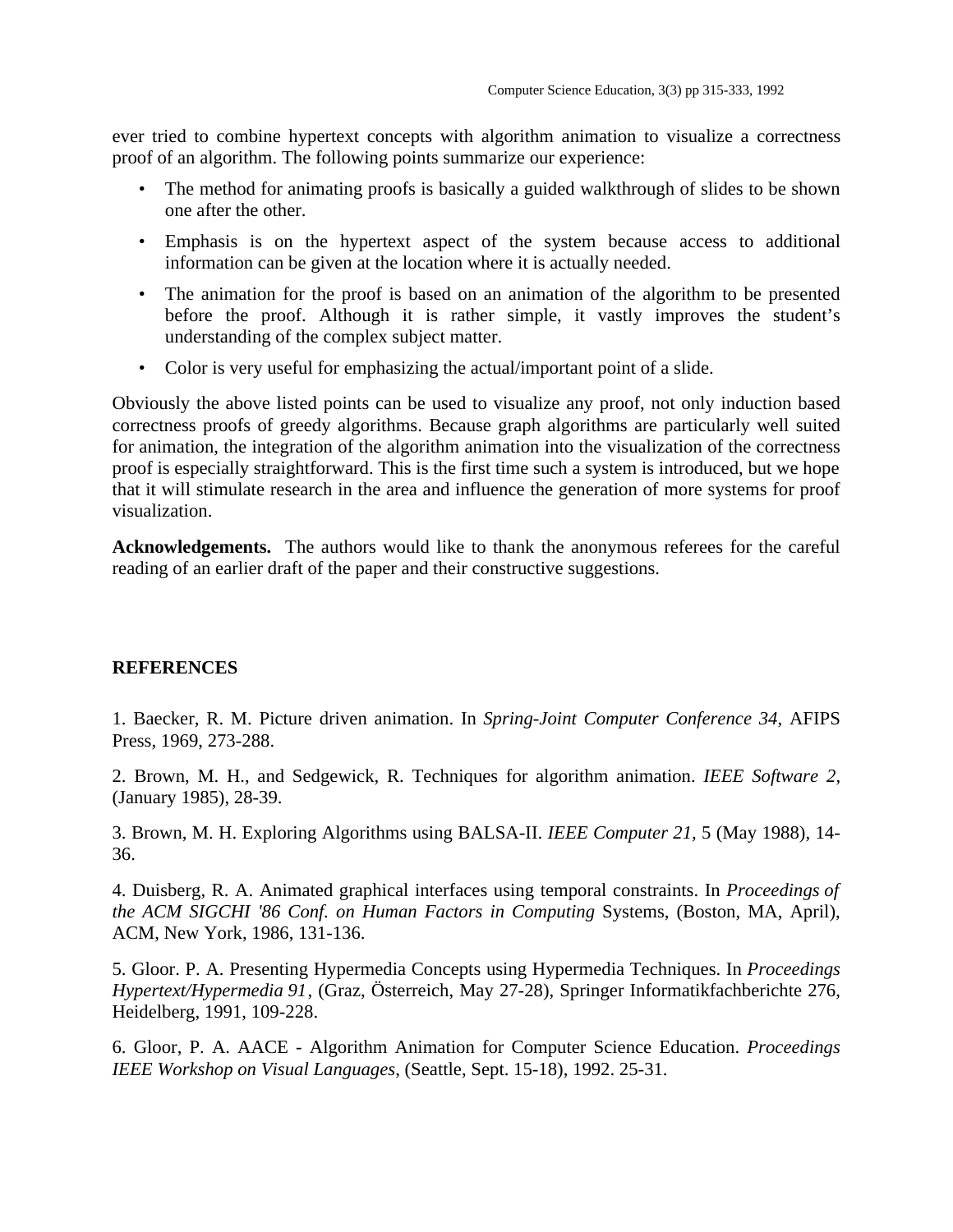7. Helttula, E., Hyrskykari, A., and Raiha, K. Graphical specification of algorithm animations with Alladin. In *Proceedings of the 22nd Hawai Intern. Conf. on System Sciences*, (HI, Jan.), 1989, 892-901.

8. Prim, R.C. Shortest connection networks and some generalizations. *Tech. Journal, Bell Labs, 36*, 1957, 1389-1401.

9. Stasko, J.T. Tango. A Framework and System for Algorithm Animation. *IEEE Computer.* September, 1990. 27-39.

10. Tarjan, R.E. *Data structures and network algorithms*. Soc. for Industrial and Applied Math., Philadelphia, PA 19103, 1983.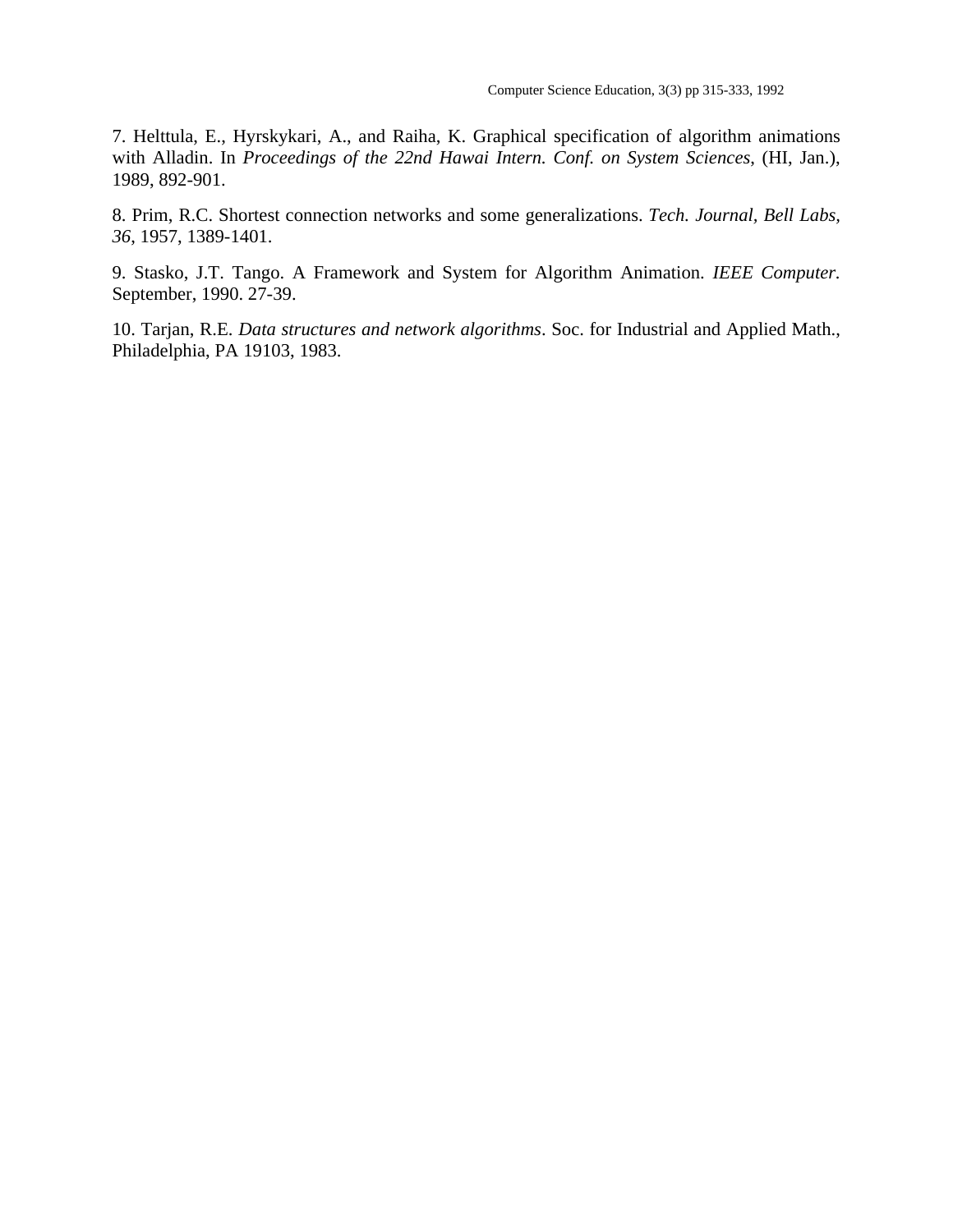# **APPENDIX**

The following screen shots describe on Prim's algorithm how our proof visualization system works.



**Fig. 1** overview map of Prim's algorithm/theorem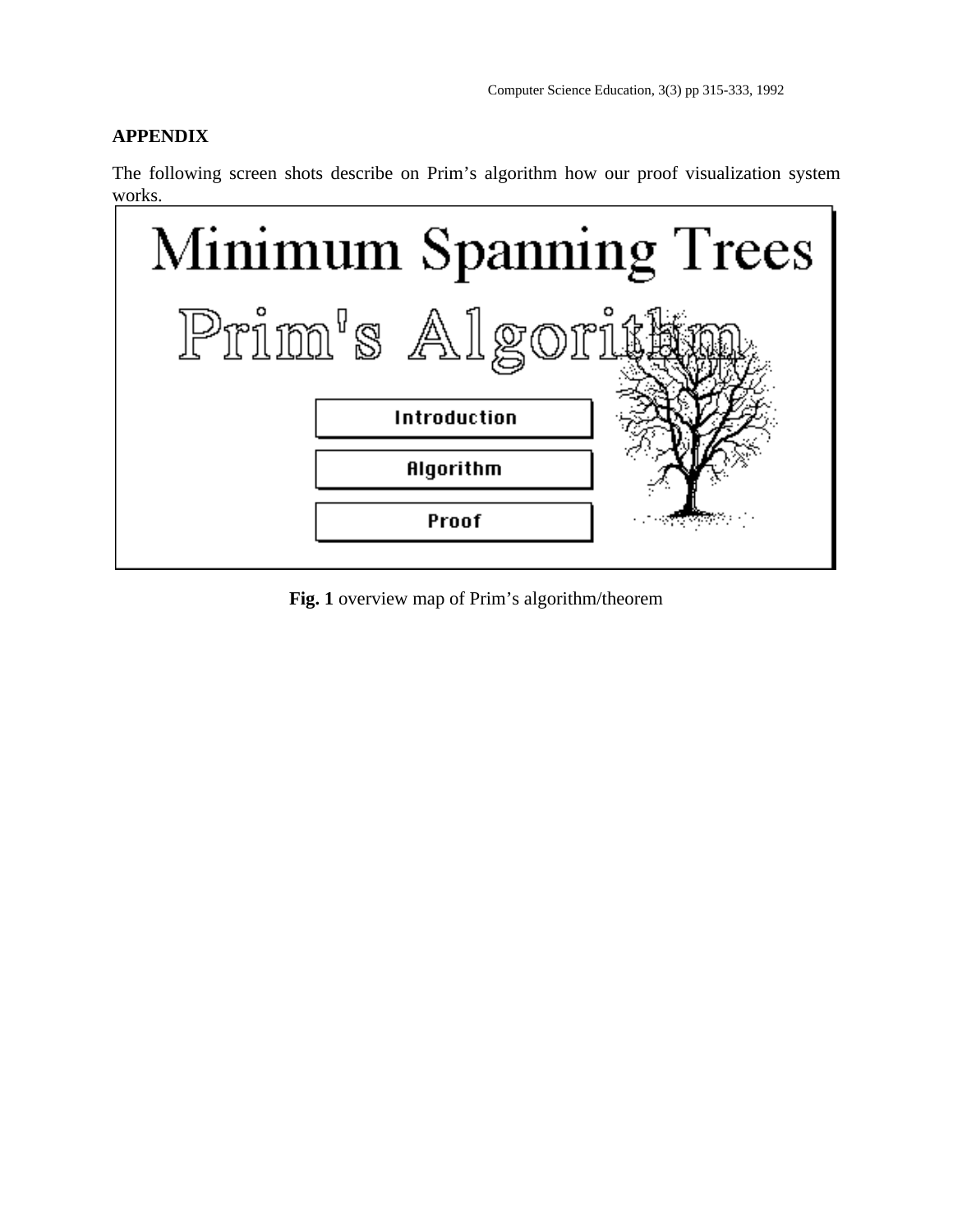

**Fig. 2** Animation of Prim's Algorithm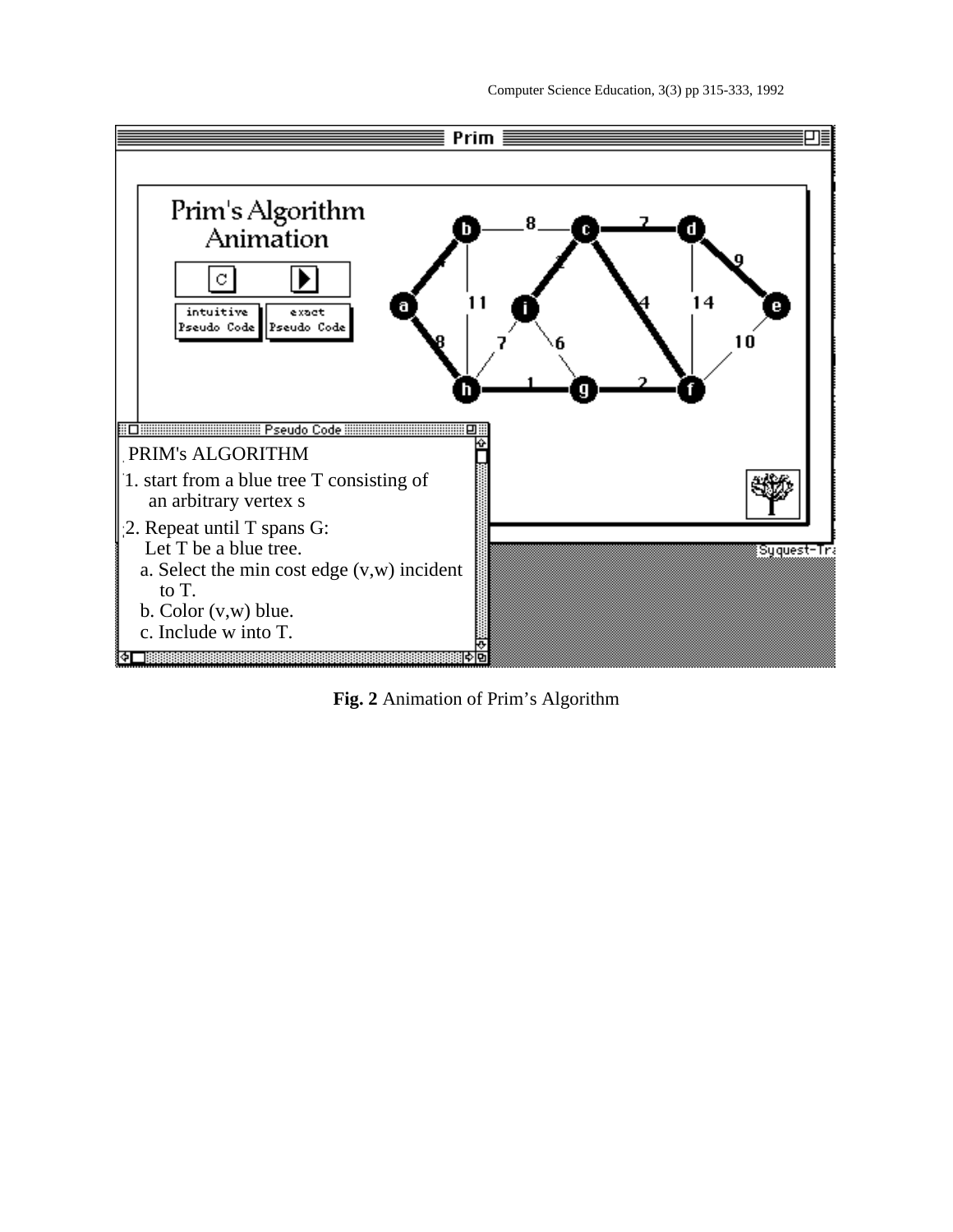

**Fig. 3.** first step in proof of Prim's algorithm



**Fig. 4** step 3 in proof of Prim's algorithm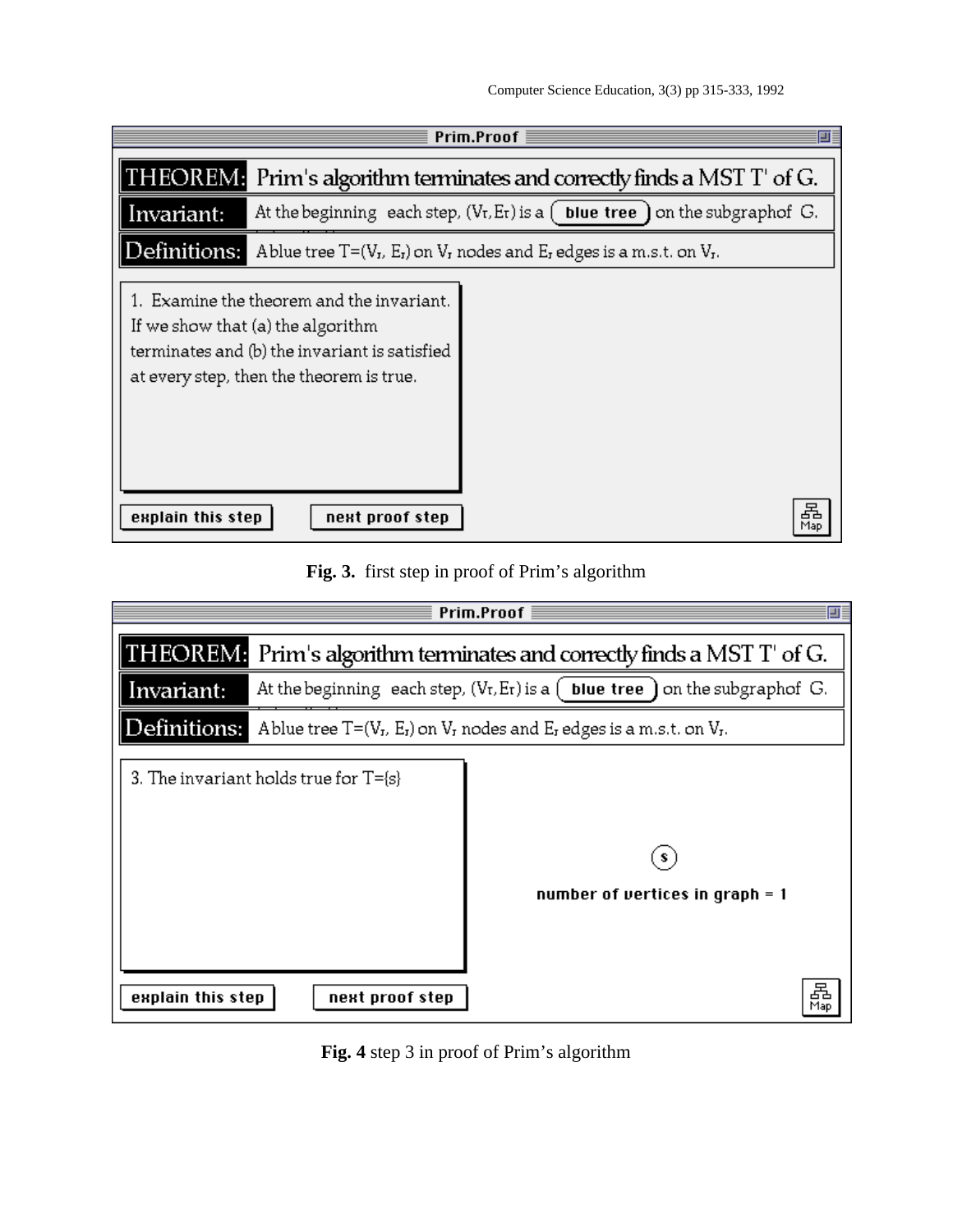

**Fig. 5** step 4 in proof of Prim's algorithm

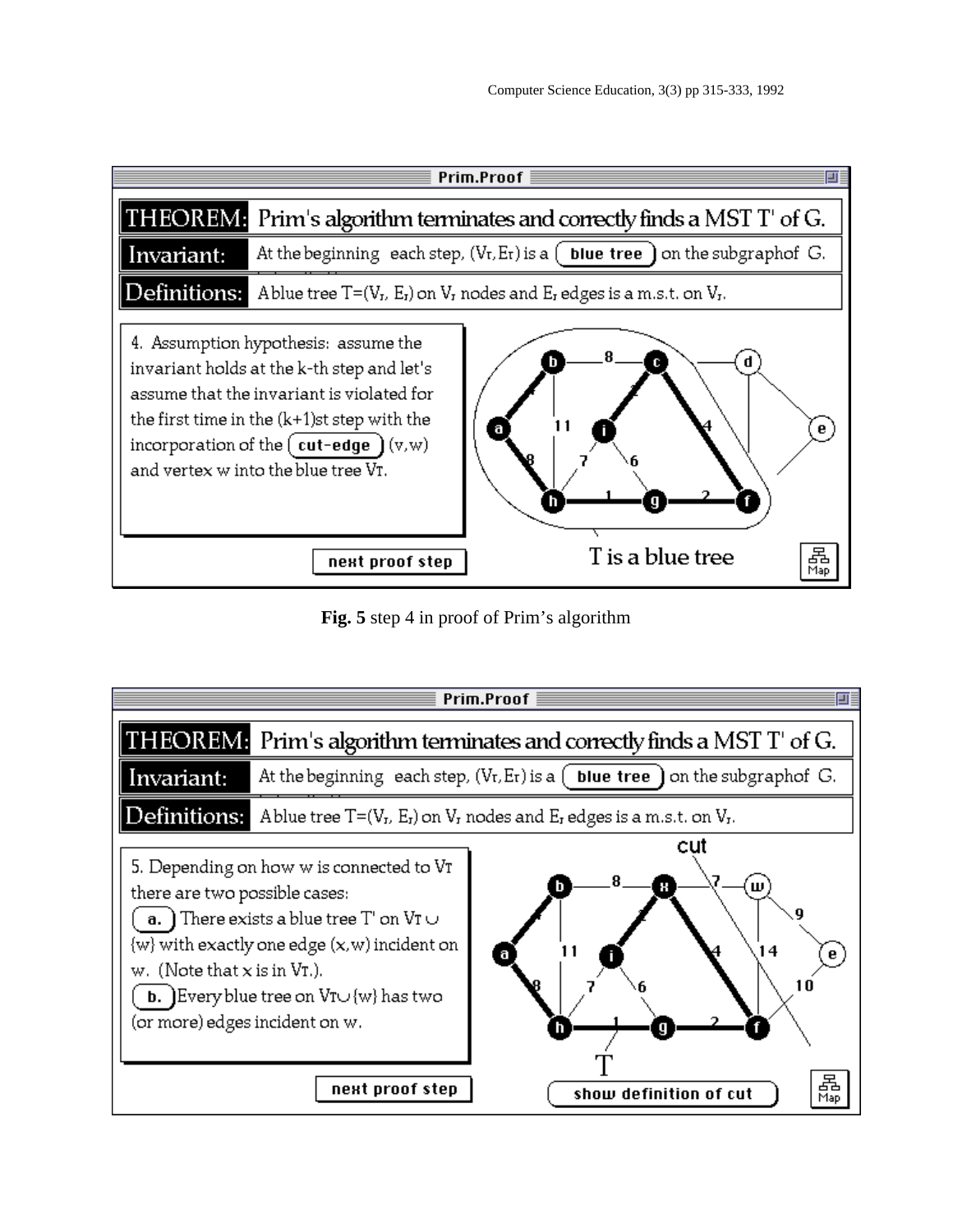**Fig. 6** step 5 in proof of Prim's algorithm



Fig. 7 definition of a "cut"

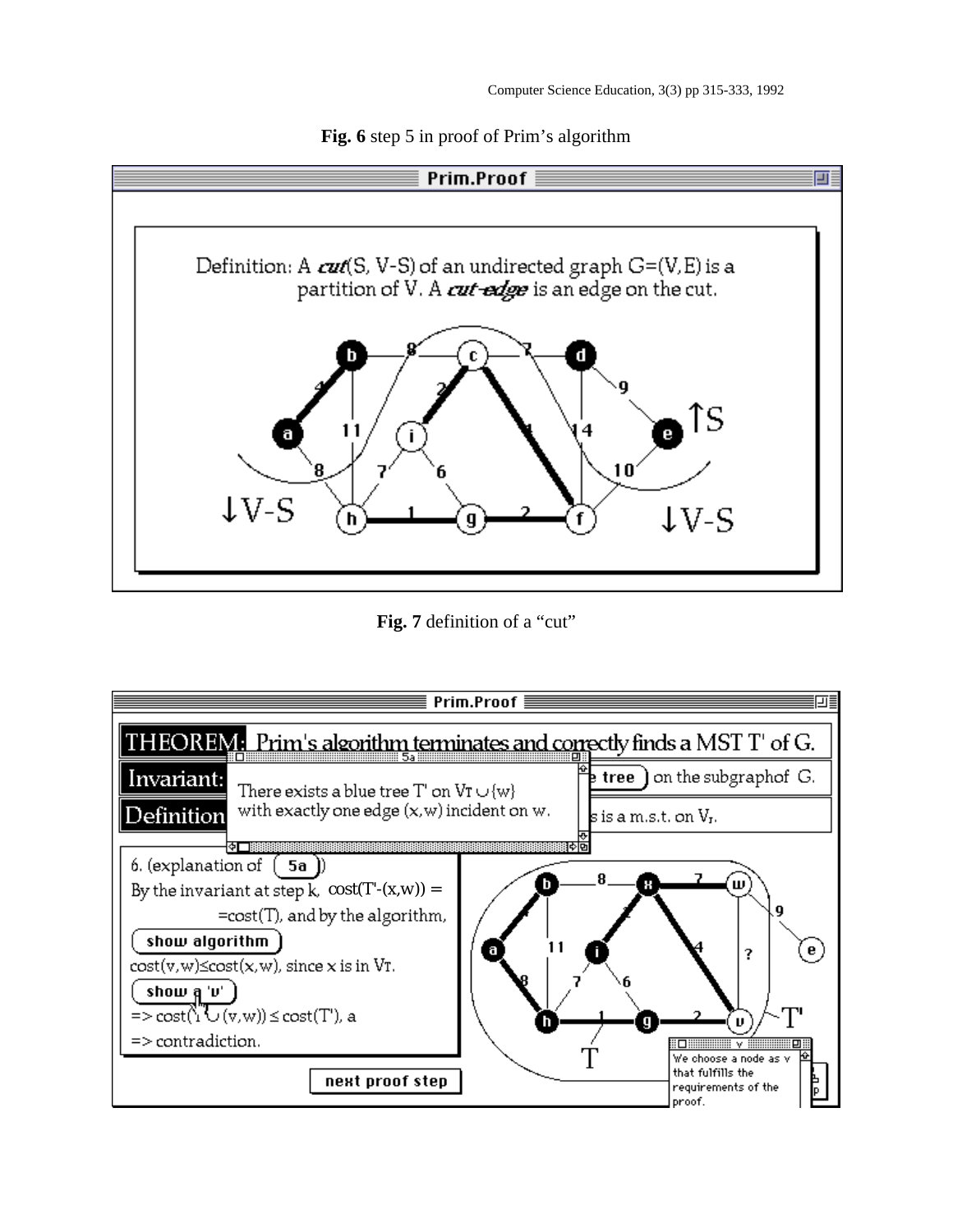#### **Fig. 8** step 6 in proof of Prim's algorithm

![](_page_15_Figure_2.jpeg)

**Fig. 9** step 7 in proof of Prim's algorithm